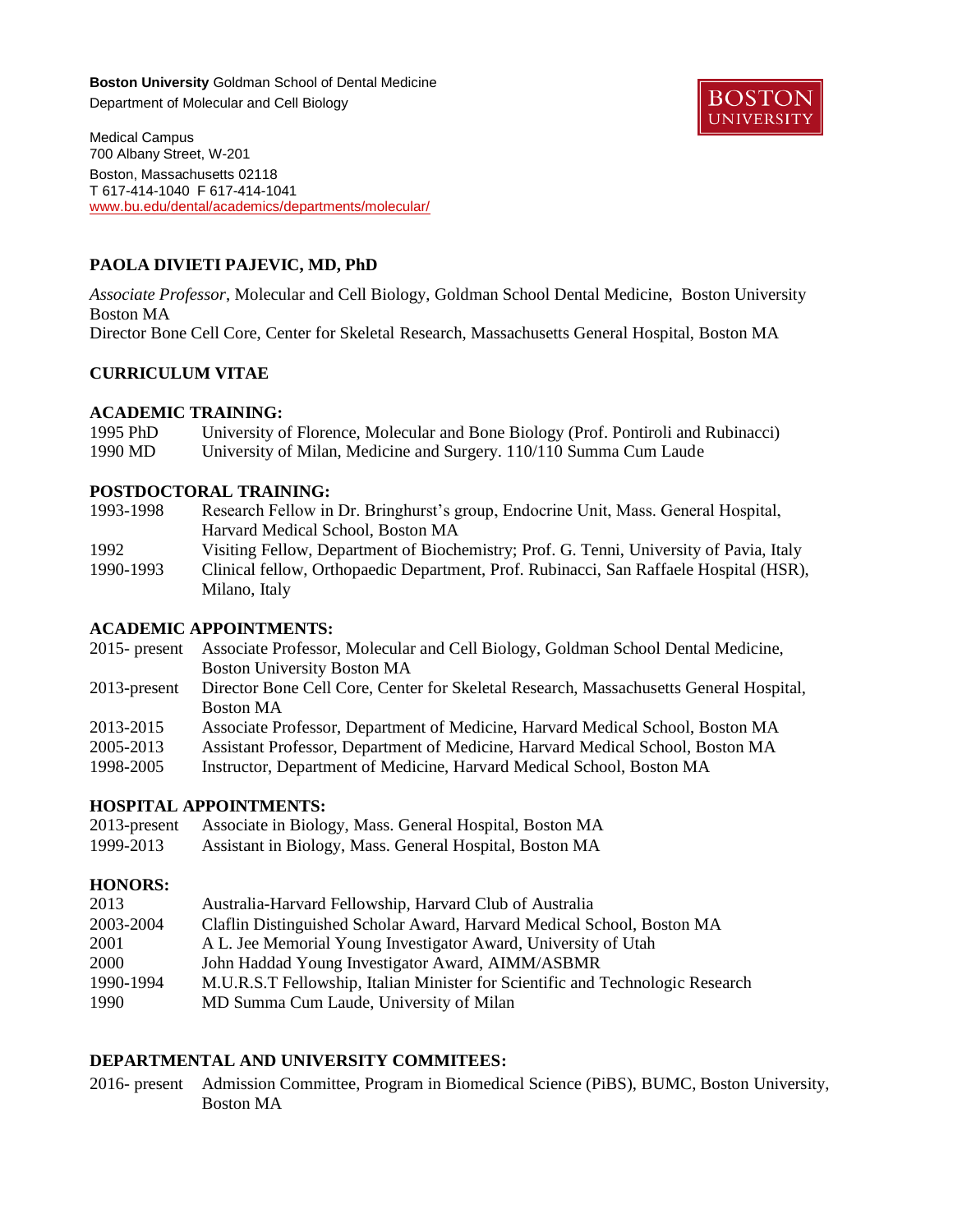| $2015$ - present | New Faculty Recruitment Committee, Goldman School of Dental Medicine, Boston        |
|------------------|-------------------------------------------------------------------------------------|
|                  | University, Boston MA                                                               |
| $2013$ -present  | Director Bone Cell core, Mass. General Hospital, Boston MA                          |
| 2010-2015        | Harvard Graduate Women in Science and Engineering (HGWISE) Harvard University       |
| 2010-2015        | Co-Chair, PhD Steering Committee, Mass. General Hospital, Boston MA                 |
| 2007-2015        | Department representative Research Council, Executive Committee of Research, Mass   |
|                  | General Hospital, Boston MA                                                         |
| 2007-2015        | Office for Research and Career Development (ORCD), Steering Committee. Mass General |
|                  | Hospital, Boston MA                                                                 |

# **TEACHING EXPERIENCE AND RESPONSABILITIES:**

| $2016$ -present | Course Director, Oral Biology Seminar OB805/806, GSDM, Boston University              |
|-----------------|---------------------------------------------------------------------------------------|
| 2016            | Lecturer for Orthopaedic Resident, Basic Science BUMC, Boston University, 4 lecturers |
| 2016            | Faculty Development Week, July 18-25, GSDM, 1 lecture                                 |
| 2015            | Course Co-Director, Oral Biology II, OB520, GSDM, Boston University                   |
| 2015 present    | Advanced Oral biology, lecturer, GSDM                                                 |
| 2012,2014       | PhD student course of bone and calcium, Karolinska Institute, Sweden                  |
| 2004-2008       | Musculoskeletal, Endocrine, Reproductive, Harvard Medical School                      |
| 2003-2004       | Endocrine fellowship, lecturer, Harvard Medical School                                |

# **MAJOR MENTORING ACTIVITIES:**

| 2018            | Thesis reviewer, Alyson Ruth Morse, PhD candidate, Sydney University, Sydney Australia |
|-----------------|----------------------------------------------------------------------------------------|
| 2017            | Thesis Opponent, Karuna Vuppalapati PhD, Karolinska Institute, Sweden                  |
| 2016            | Thesis external advisor, Francesco Cristofaro, PhD University of Pavia, Italy          |
| 2016            | Dannis Gan, Apex DMD student                                                           |
| 2016            | Rachel Zhou, RISE summer student, incoming freshman at Northwest University            |
| 2016-present    | Thesis Committee member for Ahmed Alamoudi (Chair. DDs student), Faranak Majhour       |
|                 | (Chair, PhD student) Arwa Alnouri (DDs student), Eileen Daley(PhD student), Dina       |
|                 | Hussein(DDs student)                                                                   |
| $2015$ -present | Neha Racmchandari (CAS 2019) Christopher Petty (CAS 2019), Emily Evans (CAS 2017),     |
|                 | Kevin Corderio (CAS2019), Christine Asare (CAS 2018) UROP students                     |
| 2015-present    | Nynguan Sun, PhD student PiBs, BUMC, Boston MA                                         |
| 2015-Present    | Ehab Azab, DDS student, GSDM, Boston MA                                                |
| 2015            | Majed Alsheri, Ms student, GSDM, currently in the GSDM endodontic program              |
| 2013-2014       | Padrig Tuck, UMass undergraduate students, Biology Major. Currently Clinical Research  |
|                 | <b>Assistant at Mass General Hospital</b>                                              |
| 2012-2015       | Arlington High School students, senior internships. Current colleges: Brown, Vassar,   |
|                 | Washington University, Columbia, College of William and Mary, American University      |
| 2011-2014       | Xiaolong Liu, currently third year Medical Student Ohio State University               |
| 2011-2015       | Dean Marengi and Jenna Garr, UMass undergraduate students, Biology Major. Currently    |
|                 | working at Harvard Medical School and Mass General Hospital                            |
| 2009-2015       | Jordan Spatz. PhD, MIT-Harvard, current medical student at UCSF                        |
| 2009-2013       | Keertik Fulzele, PhD, Assistant Research professor GSDM                                |
| 2009-2013       | Vaibhav Saini, PhD Instructor in Medicine Harvard Medical School                       |
| 2009-2012       | Kevin J. Barry, currently working at Biogen                                            |
| 2008-2009       | Irena Tulum, MD. Rheumatology Fellow, Tufts University                                 |
| 2005-2009       | William Powell Junior, MD                                                              |
| 2004-2007       | Santanu Banarjee, PhD. Currently research Associate, University of Minnesota           |
| 2004-2006       | Hafez Selim, MD PhD Currently Principal Scientist, Osteotech, CT                       |
| 2002-2003       | Matteo Iachetti (thesis advisor), Pharmacology, University of Milan, Italy             |
| 1999-2001       | Andrew Geller, MD.                                                                     |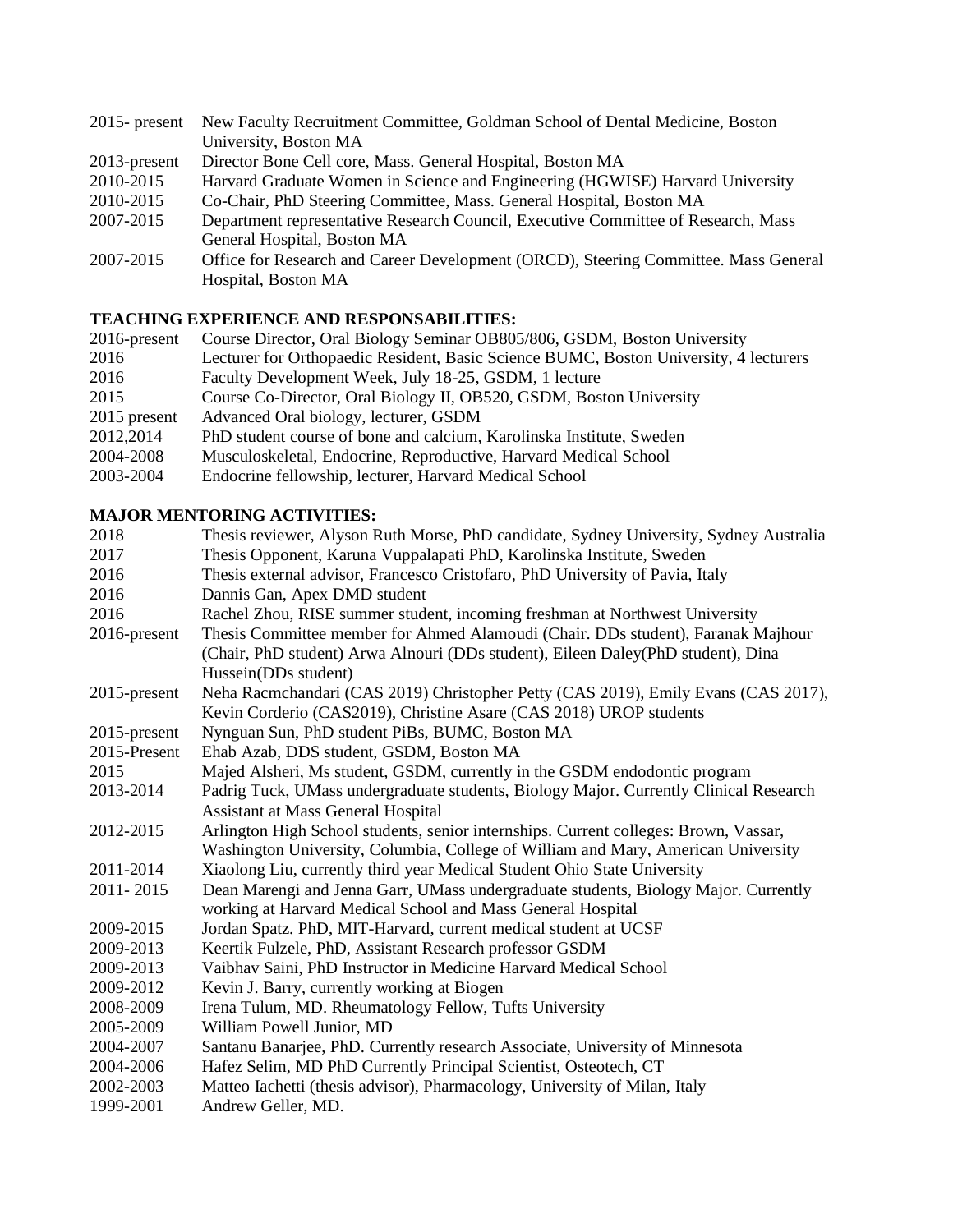1998-1999 Kelly Chapin, MD

# **OTHER PROFESSIONAL ACTIVITIES:**

# **PROFESSIONAL SOCIETIES: MEMBERSHIPS, OFFICES AND COMMITTEE**

- 1994-present American Society for Bone and Mineral Research
- 2004-2010 International Bone and Mineral Society
- 1996-2010 Endocrine Society
- 1990-2004 Italian Society of Osteoporosis
- 2010-present Chair, Abstract Selection Committee, "Osteocytes", "Hematopoietic niche" , "Progenitor Cells and Lineage tracing" American Society for Bone and Mineral Research
- 2004 Member, Abstract Selection Committee, American Society for Bone and Mineral Research **MAJOR COMMITTEE ASSIGNEMENT**

#### **Private Foundation**

| 1 TIVALE L'UUMUALIUM   |                                                                                     |
|------------------------|-------------------------------------------------------------------------------------|
| 2018-present           | Member of the Editorial Board of the Journal Of Bone and Mineral Research           |
| $2017$ - present       | Member Development Committee, American Society for Bone and Mineral Research        |
| 2010-2013              | Member Advocacy and Science Policy Committee, American Society for Bone and Mineral |
|                        | Research                                                                            |
| 2009-2015              | ECOR Subcommittee on Review of Research proposal, Mass General Hospital             |
| <b>Study Sections:</b> |                                                                                     |
| 2017-present           | Department of Defense                                                               |
| $2016$ -present        | <b>NASA</b>                                                                         |
|                        |                                                                                     |

| $2010$ probline | 111 NJ 1                                                                  |
|-----------------|---------------------------------------------------------------------------|
| $2016$ -present | CASIS                                                                     |
| 2017            | NIH-NCATS Special Panel Study Section                                     |
| 2016            | NIH-NIAMS                                                                 |
| $2011$ -present | NIH-NIAMS SBDD, ad hoc reviewer                                           |
| 2015            | <b>NIH-NIAMS MOSS</b>                                                     |
| 2015            | NIH ZDK1 GRB-N Special Panel Study section                                |
| 2012            | BBSRC, Biological and Biological Science Research Council, United Kingdom |
| $2010$ -present | Italian Ministry of Health, Italy                                         |
|                 |                                                                           |

### **CURRENT OTHER SUPPORT**

| 2015-2019 | Discretionary funds (recruitment package)                                      |
|-----------|--------------------------------------------------------------------------------|
|           | P.I. $(100,000/\text{year})$                                                   |
| 2015-2020 | NIAMS P30- AR066261 Center for Skeletal Research (Kronenberg. PD)              |
|           | Subcontract: Bone cell core (Divieti Pajevic, PI) (\$35,000/year)              |
| 2017-2021 | NIDDK/R01 XLas Relative to Gsa in Bone and Mineral Ion Metabolism (Bastepe)    |
|           | PI)                                                                            |
|           | Subcontract: (Divieti Pajevic, PI) (8,900/year)                                |
| 2017-2018 | CTSI, Clinical and Translational Science Institute, seed grant (\$20,000/year) |
|           |                                                                                |

### **PAST OTHER SUPPORT**

| 2011-2017 | NIAMS/R01-AR060221 Effects of osteocyte specific Gs alpha signaling on bone |
|-----------|-----------------------------------------------------------------------------|
|           | mass and hematopoiesis                                                      |
|           | P.I. (\$ 225,000 direct cost)                                               |
| 2010-2015 | NIAMS/UH3-AR060221 Osteocytes and Mechano-Transduction                      |
|           | P.I. $(\$300.000/\text{year})$                                              |
| 2013      | Novel Function of Osteocytes, Harvard Club of Australia                     |
|           | P.I. (\$17,000 direct cost)                                                 |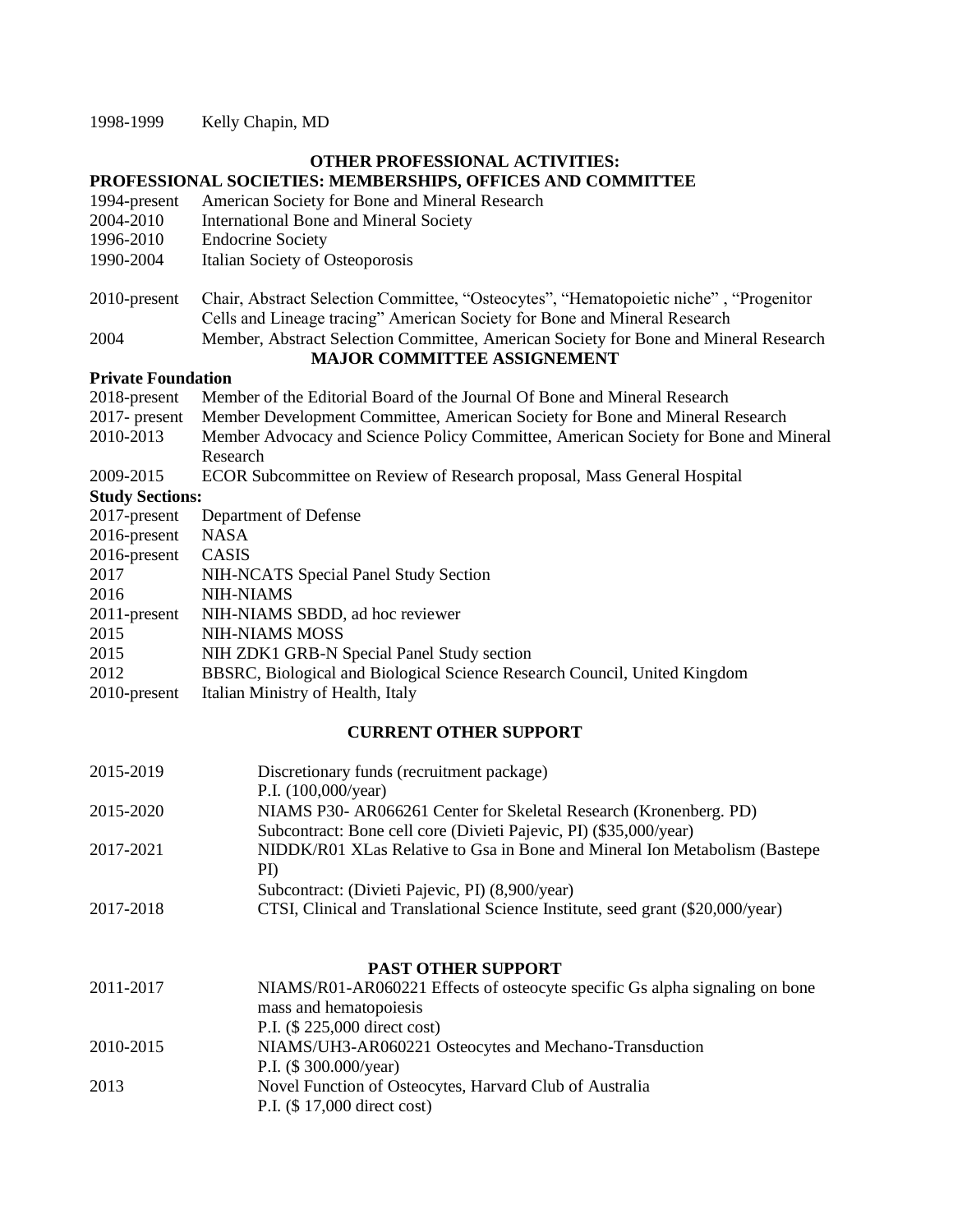| 2011-2013 | Boston Area Diabetes Endocrinology Research Center (BADERC)- P&F Loss of G-s<br>alpha signaling in osteocytes decreases peripheral fat accumulation<br>P.I. (\$30,000/year)          |
|-----------|--------------------------------------------------------------------------------------------------------------------------------------------------------------------------------------|
| 2009-2014 | NIDDK/ RO1-DK079161 Actions of Parathyroid Hormone (PTH)/PTH related-<br>peptide receptor in Osteocytes in vivo                                                                      |
| 2008-2009 | P.I. (\$ 220,000/year)<br>NIDDK/R56-6079161 Role of PTH/PTHrP receptor in osteocytes in vivo<br>P.I (\$115,000)                                                                      |
| 2007      | MGH ECOR Interim Support Fund, 205655, Action of PTH/PTHrp receptor in<br>osteocytes in vivo<br>P.I. (\$ 50,000)                                                                     |
| 2004-2008 | NIDDK/PPDK11794 Potts (PI), Hormonal Control of Calcium Metabolism<br>Co-Investigator                                                                                                |
| 2003-2004 | Claflin Distinguish Scholar Award, Harvard Medical School<br>P.I (\$30,000/year)                                                                                                     |
| 2003-2005 | NIDDK/ R03-DK065032 Amino and Carboxyl-terminal PTH Receptors in<br>Osteocytes<br>P.I (\$86,500/year)                                                                                |
| 2001-2006 | Receptor for Carboxyl-terminal PTH, NPS Pharmaceutical<br>CO-P.I (\$250,000/year)                                                                                                    |
| 2000-2005 | NIDDK/K08-DK002889, Amino and Carboxyl-terminal PTH receptor in Osteocytes<br>P.I. (125,000/year)                                                                                    |
|           | <b>INVITED LECTURES and PRESENTATIONS</b>                                                                                                                                            |
| 2017      | Bone, blood and fat metabolism, and osteocyte centered view, FyFa lecture,<br>Karolynska Institute, Sweden                                                                           |
| 2016      | Bone, blood and fat metabolism, and osteocyte centered view, Faculty seminars,<br>GSDM, Boston MA                                                                                    |
| 2016      | Bone Biology and fracture repair, Faculty lectures, GSDM                                                                                                                             |
| 2016      | Osteocytes, hematopoiesis and fat metabolism, University of Connecticut                                                                                                              |
| 2015      | Osteocytes and hematopoiesis, Baylor College of Medicine, Houston TX                                                                                                                 |
| 2015      | Mechanical forces, intracellular signals and skeletal integrity: the OSTEO-4 mission.<br><b>GSDM</b> Advisory                                                                        |
| 2015      | OSTEO-4 Mission, CASIS, Alexandria VA                                                                                                                                                |
| 2014      | Osteocytes and Hematopoiesis, Clare Valley Bone Meeting, Clare South Australia                                                                                                       |
| 2014      | PTH actions in osteocytes, Clare Valley Bone Meeting, Clare South Australia                                                                                                          |
| 2014      | To Mars and Beyond, working with NIH. ASBMR, Huston TX                                                                                                                               |
| 2014      | Osteocytes and mechanostransduction, Gordon Conference, Bone and Teeth,<br>Galveston, TX                                                                                             |
| 2014      | Gs alpha signaling in Osteocytes, FyFa talks, Karolinska Institute, Sweden                                                                                                           |
| 2013      | New Insight into osteocytes, Endocrine Grand Round, MGH, Boston MA                                                                                                                   |
| 2013      | Space flight and Bone: translational medicine in orbit, MGH series Medical History<br>and Innovation, MGH Russell Museum, Boston MA                                                  |
| 2013      | State-of-the-art lecture. American Society of Bone and Mineral Research, Baltimore<br>MD                                                                                             |
| 2013      | Can Manipulation of osteocytes function impact bone formation/resorption in zero<br>gravity? Osteocyte Biology in Space Workshop. MD Anderson Cancer Center,<br><b>Houston Texas</b> |
| 2013      | Osteocyte and PTH, Australia and New Zealand Society of Bone and Mineral<br>Research, Melbourne, Victoria Australia                                                                  |
| 2013      | Osteocytes and Hematopoiesis, San Vincent Institute, Melbourne, Victoria Australia                                                                                                   |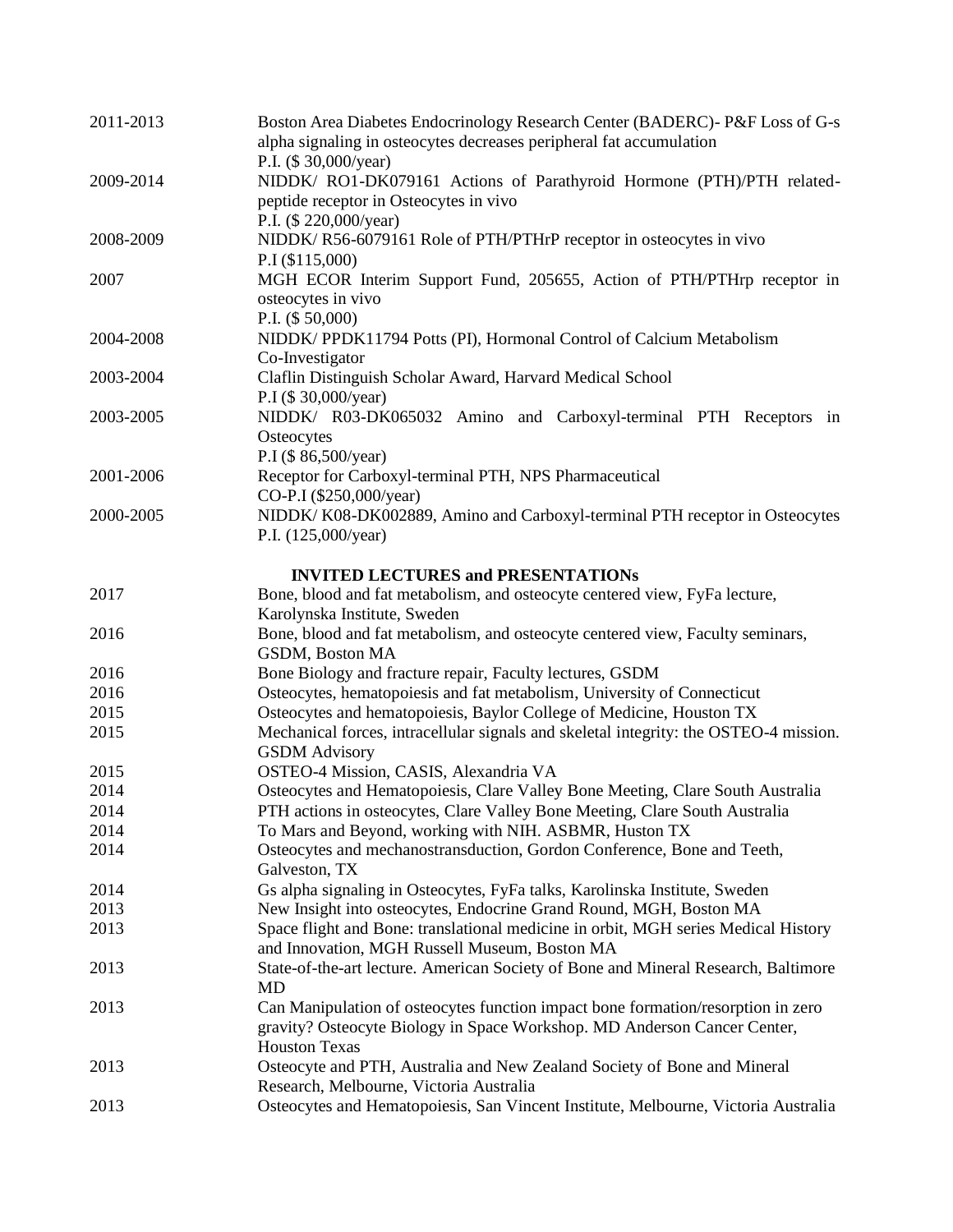| 2013 | Novel insight in Osteocyte function, Translational Research Institute, Mater<br>University, Brisbane, Queensland, Australia                                                           |
|------|---------------------------------------------------------------------------------------------------------------------------------------------------------------------------------------|
| 2012 | PTH/PTHrP receptor signaling in osteocytes regulate anabolic and catabolic skeletal<br>responses to PTH, Craniofacial and Skeletal Diseases Branch Seminar Series NIH<br><b>NIDCR</b> |
| 2012 | Osteocyte and PTH, Karolinska Institute, Sweden                                                                                                                                       |
| 2011 | New Insight into Osteocyte Biology, Genzyme Corporation                                                                                                                               |
| 2011 | PTH and Osteocytes, Meet-the-Professor ASBMR San Diego, CA                                                                                                                            |
| 2011 | New insight into osteocyte function, Department of Pharmacology, University of<br>Milan, Italy                                                                                        |
| 2010 | PTH receptor and Osteocytes, Joint Research Meeting HMS-HSDM                                                                                                                          |
| 2010 | Osteocytes and calcium homeostasis, European Calcified Tissue Society, Glasgow,<br>UK                                                                                                 |
| 2009 | Target ablation of Gs alpha from osteocytes impairs bone structure and induce<br>splenomegaly, ASBMR Denver, CO                                                                       |
| 2009 | Mice lacking PTHR in osteocytes failed to respond to intermittent PTH, ASBMR<br>Denver, CO                                                                                            |
| 2007 | Target ablation of PTH in osteocytes induce hypocalcemia, ASBMR, Montreal<br>Canada                                                                                                   |
| 2005 | PTH and Osteocytes, Hard Tissue Workshop, Sun Valley Idaho                                                                                                                            |
| 2004 | Understanding the role f C-PTHR, Scantibodies Inc, Chicago, IL                                                                                                                        |
| 2000 | Receptor specific for the C-terminal portion of PTH: new insights, Advances in<br>Mineral metabolism, Snowmass CO                                                                     |

#### **ORIGINAL PEER REVIEWED ARTICLES**

- 1. Rubinacci A, **Divieti P**, Capponi A, Resmini G, Daverio R, Veglia F, Tessari L. [Reduction in parathormone secretion after oral calcium loading in osteoporotic adults]. Minerva Endocrinol. 1992;17(2):55-65.
- 2. Rubinacci A, Resmini G, **Divieti P**, Capponi A, Daverio R, Tessari L. [The blood calcium error induced by oral calcium loading: study of the homeostatic compensation mechanism]. Minerva Endocrinol. 1992;17(2):47-54
- 3. Rubinacci A, **Divieti P**, Lodigiani S, De Ponti A, Samaja M. Thyroid hormones and active calcium transport of inside-out red cell membrane vesicles. Biochem Med Metab Biol. 1992;48(3):235-40.
- 4. Rubinacci A, **Divieti P**, Polo RM, Zampino M, Resmini G, Tenni R. Effect of an oral calcium load on urinary markers of collagen breakdown. J Endocrinol Invest. 1996;19(11):719-26.
- 5. Liu BY, Guo J, Lanske B, **Divieti P**, Kronenberg HM, Bringhurst FR. Conditionally immortalized murine bone marrow stromal cells mediate parathyroid hormone-dependent osteoclastogenesis in vitro. Endocrinology. 1998;139(4):1952-64.
- 6. **Divieti P**, Lanske B, Kronenberg HM, Bringhurst FR. Conditionally immortalized murine osteoblasts lacking the type 1 PTH/PTHrP receptor. J Bone Miner Res. 1998;13(12):1835-45.
- 7. Lanske B, **Divieti P**, Kovacs CS, Pirro A, Landis WJ, Krane SM, Bringhurst FR, Kronenberg HM. The parathyroid hormone (PTH)/PTH-related peptide receptor mediates actions of both ligands in murine bone. Endocrinology. 1998;139(12):5194-204
- 8. Whitfield JF, Morley P, Willick GE, Isaacs RJ, MacLean S, Ross V, Barbier JR, **Divieti P**, Bringhurst FR. Lactam formation increases receptor binding, adenylyl cyclase stimulation and bone growth stimulation by human parathyroid hormone (hPTH)(1-28)NH2. J Bone Miner Res. 2000;15(5):964-70.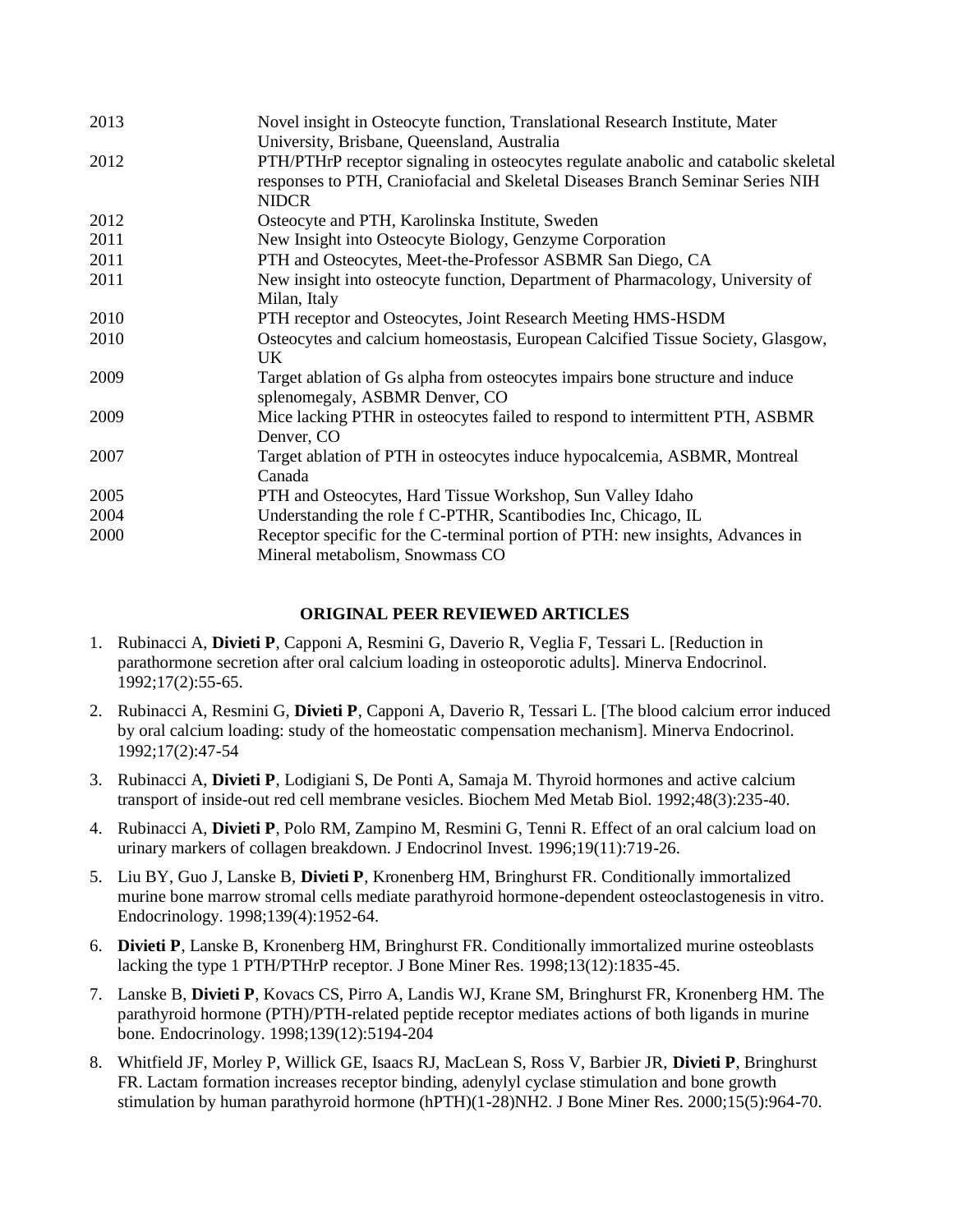- 9. **Divieti P**, Inomata N, Chapin K, Singh R, Juppner H, Bringhurst FR. Receptors for the carboxylterminal region of pth(1-84) are highly expressed in osteocytic cells. Endocrinology. 2001;142(2):916- 25.
- 10. Guo J, Lanske B, Liu BY, **Divieti P**, Kronenberg HM, Bringhurst FR. Signal-selectivity of parathyroid hormone (PTH)/PTH-related peptide receptor-mediated regulation of differentiation in conditionally immortalized growth-plate chondrocytes. Endocrinology. 2001;142(3):1260-8.
- 11. Whitfield JF, Isaacs RJ, Chakravarthy B, Maclean S, Morley P, Willick G**, Divieti P**, Bringhurst FR. Stimulation of protein kinase C activity in cells expressing human parathyroid hormone receptors by Cand N-terminally truncated fragments of parathyroid hormone 1-34. J Bone Miner Res. 2001;16(3):441- 7.
- 12. Gori F, **Divieti P**, Demay MB. Cloning and characterization of a novel WD-40 repeat protein that dramatically accelerates osteoblastic differentiation. J Biol Chem. 2001;276(49):46515-22.
- 13. **Divieti P**, John MR, Juppner H, Bringhurst FR. Human PTH-(7-84) inhibits bone resorption in vitro via actions independent of the type 1 PTH/PTHrP receptor. Endocrinology. 2002;143(1):171-6
- 14. **Divieti P**, John MR, Juppner H, Bringhurst FR. Human PTH-(7-84) inhibits bone resorption in vitro via actions independent of the type 1 PTH/PTHrP receptor. Endocrinology. 2002;143(1):171-6
- 15. Calvi LM, Adams GB, Weibrecht KW, Weber JM, Olson DP, Knight MC, Martin RP, Schipani E, **Divieti P**, Bringhurst FR, Milner LA, Kronenberg HM, Scadden DT. Osteoblastic cells regulate the haematopoietic stem cell niche. Nature. 2003;425(6960):841-6.
- 16. Shin HI, **Divieti P**, Sims NA, Kobayashi T, Miao D, Karaplis AC, Baron R, Bringhurst R, Kronenberg HM. Gp130-mediated signaling is necessary for normal osteoblastic function in vivo and in vitro. Endocrinology. 2004;145(3):1376-85.
- 17. Murray TM, Rao LG, **Divieti P**, Bringhurst FR. Parathyroid Hormone Secretion and Action: Evidence for Discrete Receptors for the Carboxyl-Terminal Region and Related Biological Actions of Carboxyl-Terminal Ligands. Endocr Rev. 2005;26(1):78-113.
- 18. **Divieti P**, Geller AI, Suliman G, Juppner H, Bringhurst FR. Receptors Specific for the Carboxyl-Terminal Region of Parathyroid Hormone on bone-derived cells: Determinants of Ligand Binding and Bioactivity. Endocrinology. 2005;146(4):1863-1870.
- 19. Mahon MJ, Bonacci TM, **Divieti P**, Smrcka AV. A Docking site G protein (beta)(gamma) subunits on the Parathyroid Hormone 1 Receptor Signaling through multiple pathways. Mol Endocrinol. 2006;20 (1):136-146.
- 20. Yang D, Guo J, **Divieti P**, Bringhurst FR. Parathyroid hormone activates PKC-delta and regulates osteoblastic differentiation via a PLC-independent pathway. Bone. 2006;38(4):485-96.
- 21. Selim AA, Mahon M, Jueppner H, Bringhurst FR, **Divieti P**. Role of Calcium Channels in Carboxyl-Terminal Parathyroid Hormone Receptor Signaling. Am J Physiol Cell Physiol. 2006.
- 22. Banerjee S, Selim H, Suliman G, Geller AI, J\_ppner H, Bringhurst FR, **Divieti P**. Synthesis and characterization of novel biotinylated carboxyl-terminal parathyroid hormone peptides that specifically crosslink to the CPTH-receptor. Peptides. 2006
- 23. Yang D, Singh R, **Divieti P**, Guo J, Bouxsein ML, Bringhurst FR. Contributions of parathyroid hormone (PTH)/PTH-related peptide receptor signaling pathways to the anabolic effect of PTH on bone. Bone. 2007;40(6):1453-61.
- 24. Yang D, Guo J, **Divieti P**, Shioda T and Bringhurst FR. CBP/P300-Interacting Protein CITED1 Modulates PTH regulation of Osteoblastic Differentiation. Endocrinology. 2008.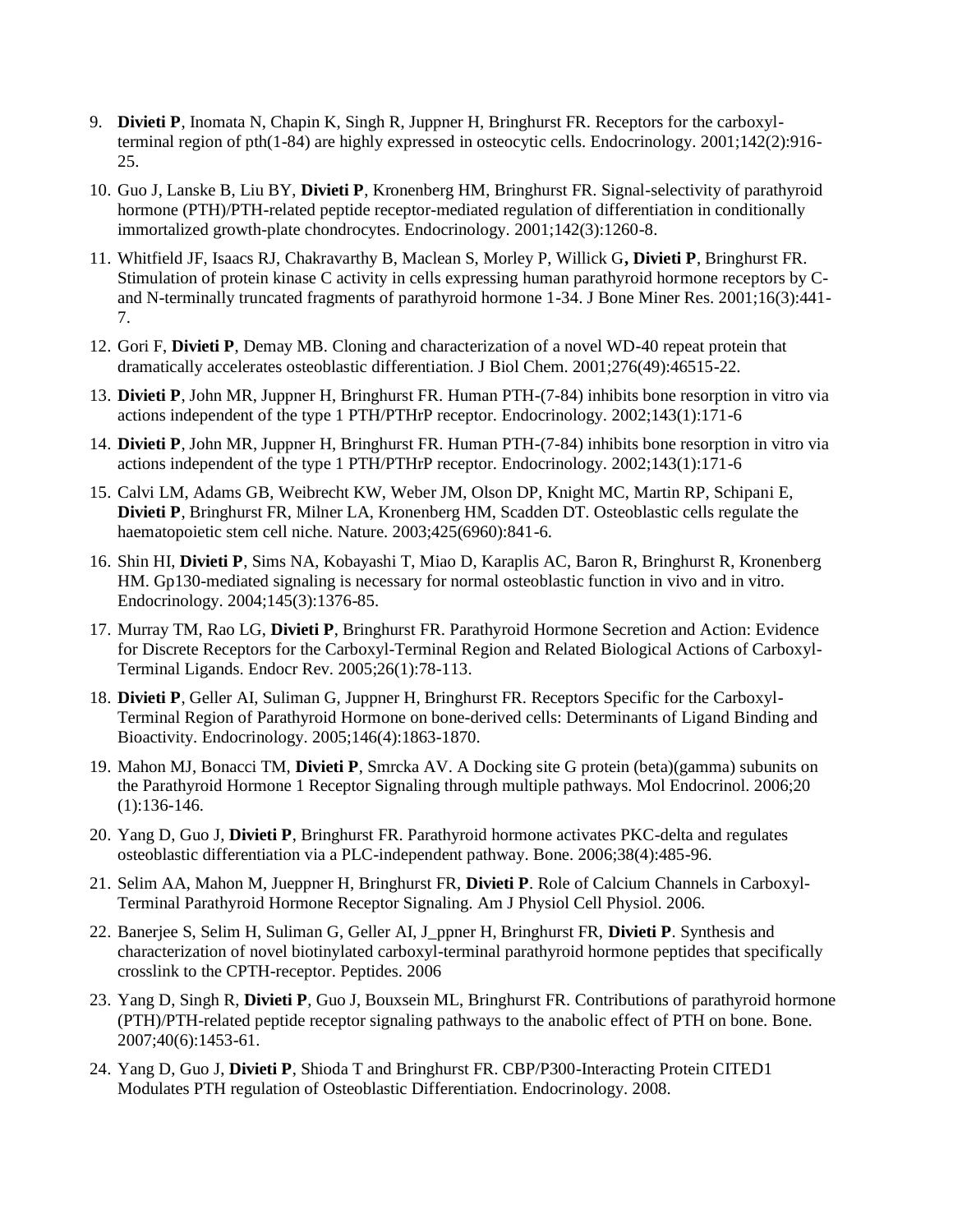- 25. Selim H, Potts J. Jr, Bringhurst F.R. and **Divieti P.P**. Carboxyl-Terminal Parathyroid Hormone Receptor Regulates Osteocyte Cytoskeleton Through Mechanisms Dependent Upon Calcium Influx. The Open Endocrinology Journal. 2009;3.
- 26. **P. Divieti Pajevic** Regulation of Bone Resorption and Mineral Homeostasis By Osteocytes. IBMS, BoneyKey,2009 February;6(2)63-70
- 27. R. Dana Carpenter, Ph.D.<sup>1</sup>, Thomas F. Lang, Ph.D.<sup>1</sup>, Susan A. Bloomfield, Ph.D.<sup>2</sup>, Jacob J. Bloomberg, Ph.D.<sup>3</sup>, Stefan Judex, Ph.D.<sup>4</sup>, Joyce H. Keyak, Ph.D.<sup>5</sup>, Ronald J. Midura, Ph.D.<sup>6</sup>, P. Divieti Pajevic, M.D., Ph.D.<sup>7</sup>, Jordan M. Spatz." Effects of Long-Duration Spaceflight, Microgravity, and Radiation on the Neuromuscular, Sensorimotor, and Skeletal Systems "Journal of Cosmology, 2010, Vol 12, 3778- 3780.
- 28. Powell WF Jr, Barry KJ, Tulum I, Kobayashi T, Harris SE, Bringhurst FR and **Divieti Pajevic** P. Targeted Ablation of the PTH/PTHrp Receptor in Osteocytes Impairs Bone Structure and Homeostatic Calcemic Responses. J. Endocrinol. 2011 Apr;209(1):21-32. Epub 2011 Jan 10.PMID: 21220409
- 29. Qing H, Ardeshirpour L, **Divieti Pajevic P**, Dusevich V, Jähn K, Kato S, Wysolmerski J, Bonewald LF. Demonstration of osteocytic perilacunar/canalicular remodeling in mice during lactation. J Bone Miner Res. 2012 May;27(5):1018-29. doi: 10.1002/jbmr.1567.PMID: 22308018
- 30. Kim SW, **Divieti Pajevic P**, Selig M, Barry KJ, Yang JY, Shin CS, Baek WY, Kim JE, Kronenberg HM. Intermittent PTH administration converts quiescent lining cells to active osteoblasts. J Bone Miner Res. 2012 Oct;27(10):2075-84. doi: 10.1002/jbmr.1665. PMID: 22623172
- 31. Spatz JM, Fields EE, Yu EW, **Divieti Pajevic P**, Bouxsein ML, Sibonga JD, Zwart SR, Smith SM. Serum Sclerostin increases in healthy adult men during bed rest. J Clin Endocrinol Metab. 2012 Sep;97(9):E1736-40. doi: 10.1210/jc.2012-1579. Epub 2012 Jul 5. PMID: 22767636
- 32. Zhu J, Siclari V, Liu F, Spatz J, Chandra A, **Divieti Pajevic P** and L Qin. Amphiregulin-EGFR signaling mediates the migration of bone marrow mesenchymal progenitors toward PTH-stimulated osteoblasts and osteocytes, PLoS One. 2012;7(12):e50099. doi:10.1371/journal.pone.0050099. Epub 2012 Dec 31.PMID: 23300521
- 33. Fulzele K, Krause D, Panaroni C, Saini V, Barry KJ, Liu X, Feng JQ, Chen M , Weinstein LS, Wu JY, Lotinun S, Baron R Kronenberg HM, Scadden DT, **Divieti Pajevic P** "Myelopoiesis is regulated by osteocytes through Gsα-dependent signalling" Blood. 2013 Feb 7;121(6):930-9. doi: 10.1182/blood-2012-06-437160. Epub 2012 Nov 16
- 34. Windahl SH, Börjesson AE, Farman HH, Engdahl C, Movérare-Skrtic S, Sjögren K, Lagerquist MK, Kindblom JM, Koskela A, Tuukkanen J, **Divieti Pajevic P**, Feng JQ, Dahlman-Wright K, Antonson P, Gustafsson JA, Ohlsson C. Estrogen receptor-α in osteocytes is important for trabecular bone formation in male mice Proc Natl Acad Sci U S A. 2013 Feb 5;110(6):2294-9. doi: 10.1073/pnas.1220811110. Epub 2013 Jan 23.PMID: 23345419
- 35. Christov M, Waikar SS, Pereira RC, Havasi A, Leaf DE, Goltzman D, **Divieti Pajevic P**, Wolf M, Jüppner H. Plasma FGF23 levels increase rapidly after acute kidney injury Kidney Int. 2013 May 8. doi: 10.1038/ki.2013.150. [Epub ahead of print] PMID: 23657144
- 36. Krause DS, Fulzele K, Catic A, Sun CC, Dombkowski D, Hurley MP, Lezeau S, Attar E, Wu JY, Lin HY, **Divieti Pajevic P**, Hasserjian RP, Schipani E, Van Etten RA, Scadden DT "Differential regulation of myeloid leukemias by the bone marrow microenvironment", Nat Med. 2013 Oct 27. doi: 10.1038/nm.3364
- 37. Saini. V, Marengi. DJ, Barry KJ, Fulzele KS, Heiden E, Liu X., Dedic C., Maeda A., Lotinun S, Roland Baron R. and **Divieti Pajevic P**. "Parathyroid Hormone (PTH)/PTH-related Peptide Type 1 Receptor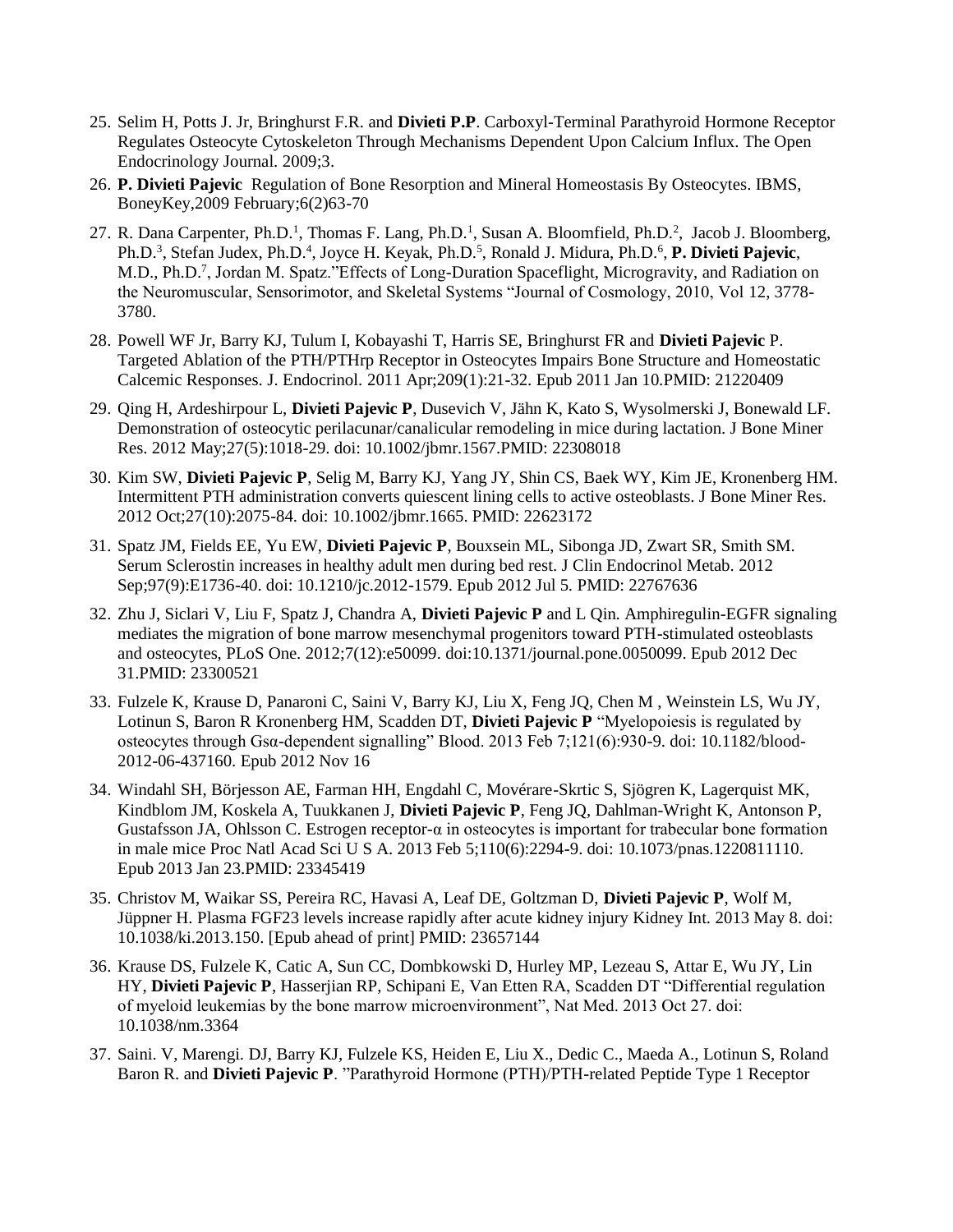(PPR) Signaling in Osteocytes Regulates Anabolic and Catabolic Skeletal Responses to PTH" *J. Biol. Chem.* published June 2, 2013 as *doi:*10.1074/jbc.M112.441360

- 38. Sinha P, Aarnisalo P, Chubb R, Ono N, Fulzele K, Selig M, Saeed H, Chen M, Weinstein LS, **Divieti Pajevic P**, Kronenberg HM, Wu JY.Loss of Gs α Early in the Osteoblast Lineage Favors Adipogenic Differentiation of Mesenchymal Progenitors and Committed Osteoblast PrecursorsJ Bone Miner Res. 2014 May 7. doi: 10.1002/jbmr.2270. [Epub ahead of print] PMID: 24806274
- 39. Panaroni C, Fulzele K, Saini V, Chubb R, **Divieti Pajevic P**, Wu JY. PTH signaling in osteoprogenitors is essential for B-lymphocyte Differentiation and Mobilization. J Bone Miner Res. 2015 Jul 20. doi: 10.1002/jbmr.2581. [Epub ahead of print] PMID: 26191777
- 40. Spatz JM, Wein MN, Gooi JH, Qu Y, Garr JL, Liu S, Barry KJ, Uda Y, Lai F, Dedic C, Balcells-Camps M, Kronenberg HM, Babij P, **Divieti Pajevic P**. The Wnt-inhibitor Sclerostin is up-regulated by Mechanical Unloading in Osteocytes in-vitro J Biol Chem. 2015 May 7. pii: jbc.M114.628313. [Epub ahead of print] PMID: 25953900
- 41. Wein MN, Spatz J, Nishimori S, Doench J, Root D, Babij P, Nagano K, Baron R, Brooks D, Bouxsein M, **Divieti Pajevic** P, Kronenberg HM. HDAC5 controls MEF2C-driven Sclerostin expression in osteocytes J Bone Miner Res. 2015 Mar;30(3):400-11. doi: 10.1002/jbmr.2381 PMID: 25271055
- 42. Kedlaya R, Shin Kang K, Min Hong J, Bettagere V, Lim KE, Horan D, **Divieti-Pajevic P**, Robling AG.Endocrinology. 2016 Jun 2:en20151587. [Epub ahead of print] PMID: 27253995
- 43. Fulzele K, Lai F, Dedic C, Saini V, Uda Y, Shi C, Tuck P, Aronson JL, Liu X, Spatz JM, Wein M, **Divieti Pajevic P**. Osteocyte-Secreted Wnt Signaling Inhibitor Sclerostin Contributes to Beige Adipogenesis in Peripheral Fat Depots. J Bone Miner Res. 2016 Sep 21. doi: 10.1002/jbmr.3001. [Epub ahead of print] PMID: 27653320
- 44. Wein MN, Liang Y, Goransson O, Sundberg TB, Wang J, Williams EA, O'Meara MJ, Govea N, Beqo B, Nishimori S, Nagano K, Brooks DJ, Martins JS, Corbin B, Anselmo A, Sadreyev R, Wu JY, Sakamoto K, Foretz M, Xavier RJ, Baron R, Bouxsein ML, Gardella TJ, **Divieti-Pajevic P**, Gray NS, Kronenberg HM.g. Sik control osteocyte responses to parathyroid hormone. *Nature Commun*. 2016 Oct 19;7:13176. doi: 10.1038/ncomms13176. PMID: 27759007
- 45. Wood CL, **Divieti Pajevic P**, Gooi JH. Osteocyte secreted factors inhibit skeletal muscle differentiation. Bone Rep. 2017 Mar 2;6:74-80
- 46. Shi C, Uda Y, Dedic C, Azab E, Sun N, Hussein AI, Petty CA, Fulzele K, Mitterberger-Vogt MC, Zwerschke W, Pereira R, Wang K, **Divieti Pajevic P**. Carbonic Anhydrase III protects osteocytes from oxidative stress. *FASEB J*. 2017 Sep 19. pii: fj.201700485RR. doi: 10.1096/fj.201700485RR. [Epub ahead of print] PMID: 28928248
- 47. He Q, Bouley R, Liu Z, Wein MN, Zhu Y, Spatz JM, Wang CY, **Divieti Pajevic P,** Plagge A, Babitt JL, Bastepe M. "Large G protein a-subunit XLas limits clathrin-mediated endocytosi and regulates tissue iron levels in vivo.*Proc Natl Acad Sci U S A*. 2017 Nov 7;114(45):E9559-E9568. doi: 10.1073/pnas.1712670114. Epub 2017 Oct 23. PMID: 29078380
- 48. Ansari N, Ho PWM, Crimeen-Irwin B, Poulton IJ, Brunt AR, Forwood MR, **Divieti Pajevic P**, Gooi JH, Martin TJ, Sims NA. Autocrine and paracrine regulation of the murine skeleton by osteocyte-derived parathyroid hormone-related protein. *J Bone Miner Res*. 2017 Sep 15. doi: 10.1002/jbmr.3291. [Epub ahead of print] PMID: 28914969
- 49. Watt J, Baker AH, Meeks B, Divieti Pajevic P, Morgan EF, Gerstenfeld LC, Schlezinger JJ. Tributyltin induces distinct effects on cortical and trabecular bone in female C57Bl/6J miceJ Cell Physiol. 2018 Jan 30. doi: 10.1002/jcp.26495. [Epub ahead of print] PMID: 29380368